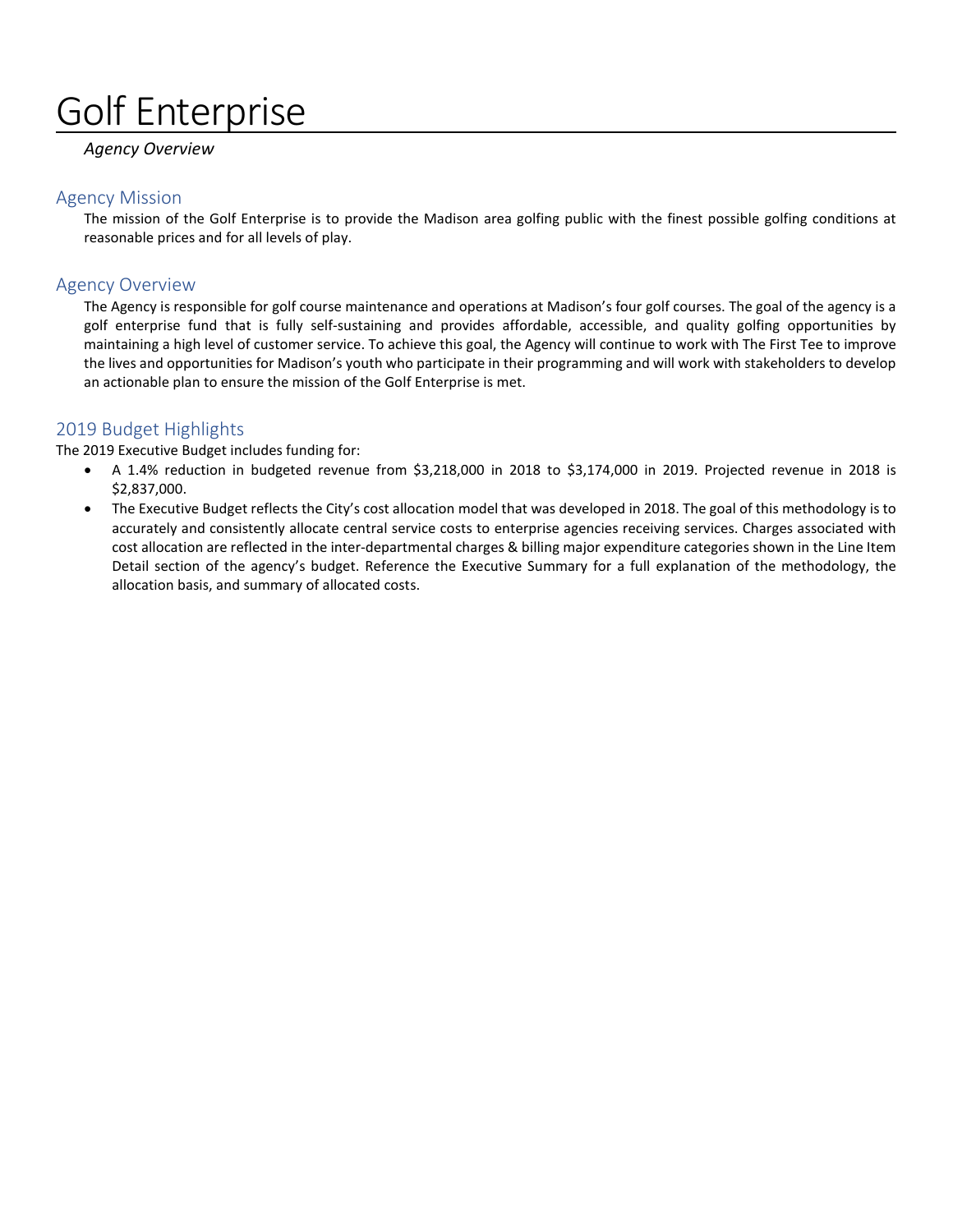### Budget by Service (All Funds)

|                        | 2017 Actual      | 2018 Adopted     | 2018 Projected   | 2019 Request     | 2019 Executive |  |
|------------------------|------------------|------------------|------------------|------------------|----------------|--|
| Revenue                |                  |                  |                  |                  |                |  |
| <b>Golf Operations</b> | (3,037,929)      | (3, 245, 313)    | (3,244,221)      | (3,201,506)      | (3,312,981)    |  |
| <b>Total Revenue</b>   | $(3,037,929)$ \$ | $(3,245,313)$ \$ | $(3,244,221)$ \$ | $(3,201,506)$ \$ | (3,312,981)    |  |
| Expense                |                  |                  |                  |                  |                |  |
| <b>Golf Operations</b> | 3,037,929        | 3.245.313        | 3.244.221        | 3.201.506        | 3,312,981      |  |
| <b>Total Expense</b>   | 3,037,929        | 3,245,313        | 3,244,221        | 3,201,506        | 3,312,981      |  |

#### Budget by Fund & Major

Fund: Golf Courses

|                             |    | 2017 Actual      |    | 2018 Adopted     |     | 2018 Projected   |    | 2019 Request     |    | 2019 Executive |  |
|-----------------------------|----|------------------|----|------------------|-----|------------------|----|------------------|----|----------------|--|
| Revenue                     |    |                  |    |                  |     |                  |    |                  |    |                |  |
| <b>Charges for Services</b> |    | (2,833,805)      |    | (3, 218, 485)    |     | (2,836,641)      |    | (3, 173, 640)    |    | (3, 173, 640)  |  |
| Investments & Contributions |    | (83)             |    | (966)            |     |                  |    | (966)            |    | (966)          |  |
| Misc Revenue                |    | (25, 366)        |    | (21, 650)        |     | (36, 454)        |    | (26,900)         |    | (26,900)       |  |
| <b>Other Finance Source</b> |    | (178, 675)       |    | (4, 212)         |     | (371, 126)       |    |                  |    | (111, 475)     |  |
| <b>Total Revenue</b>        | Ś  | $(3,037,929)$ \$ |    | $(3,245,313)$ \$ |     | $(3,244,221)$ \$ |    | $(3,201,506)$ \$ |    | (3,312,981)    |  |
| Expense                     |    |                  |    |                  |     |                  |    |                  |    |                |  |
| <b>Salaries</b>             |    | 1,353,639        |    | 1,363,534        |     | 1,329,254        |    | 1,384,460        |    | 1,400,934      |  |
| <b>Benefits</b>             |    | 386,857          |    | 244,554          |     | 392,956          |    | 246,559          |    | 242,333        |  |
| <b>Supplies</b>             |    | 494,441          |    | 588,100          |     | 501,212          |    | 599,100          |    | 599,100        |  |
| <b>Purchased Services</b>   |    | 465,963          |    | 496,655          |     | 468,330          |    | 493,973          |    | 493,973        |  |
| Debt & Other Financing      |    | 13,174           |    | 285,156          |     | 285,156          |    | 46,352           |    | 46,352         |  |
| Inter Departmental Charges  |    | 224,037          |    | 267,314          |     | 267,314          |    | 221,062          |    | 320,289        |  |
| <b>Transfer Out</b>         |    | 99,819           |    |                  |     |                  |    | 210,000          |    | 210,000        |  |
| <b>Total Expense</b>        | Ś. | 3,037,929        | Ŝ. | $3,245,313$ \$   |     | 3,244,221        | Ś. | 3,201,506        | Ś. | 3,312,981      |  |
| <b>Net General Fund</b>     | \$ | $\sim$           | \$ | $\sim$           | .\$ | $\blacksquare$   | \$ | $\sim$           | \$ |                |  |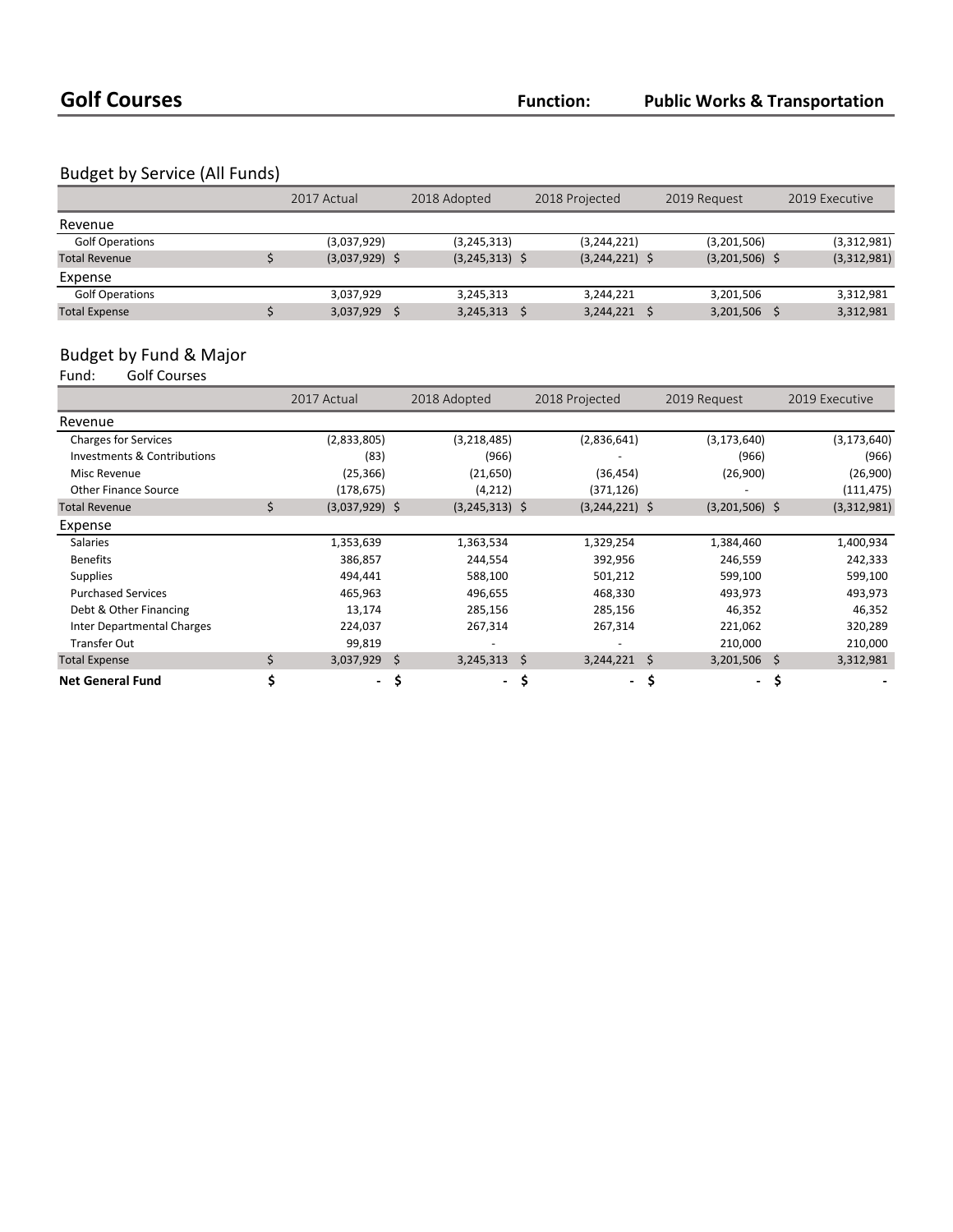#### *Service Overview*

#### **Service:** Golf Operations

#### Service Description

This service oversees the operation and maintenance of the Yahara Hills, Odana Hills, Monona and Glenway Golf Courses, which provide a total of 72 holes of play. The goal of the service is a golf enterprise fund that is fully self-sustaining and provides affordable, accessible, and quality golfing opportunities.

#### 2019 Planned Activities

- The service will maintain a high level of customer service.
- The loyalty benefits program will remain as an incentive for repeat business.
- Instructional programs will be offered to golfers of all ages and skill levels.
- The winter golf simulator program, opened in 2017, will be refined and continued.

#### Service Budget by Account Type

|                           | 2017 Actual | 2018 Adopted             | 2018 Projected | 2019 Request             | 2019 Executive |
|---------------------------|-------------|--------------------------|----------------|--------------------------|----------------|
| Revenue                   | (3,037,929) | (3,245,313)              | (3,244,221)    | (3,201,506)              | (3,312,981)    |
| Expense                   | 3.037.929   | 3,245,313                | 3.244.221      | 3.201.506                | 3,312,981      |
| <b>Net Service Budget</b> | $\sim$      | $\overline{\phantom{a}}$ |                | $\overline{\phantom{a}}$ |                |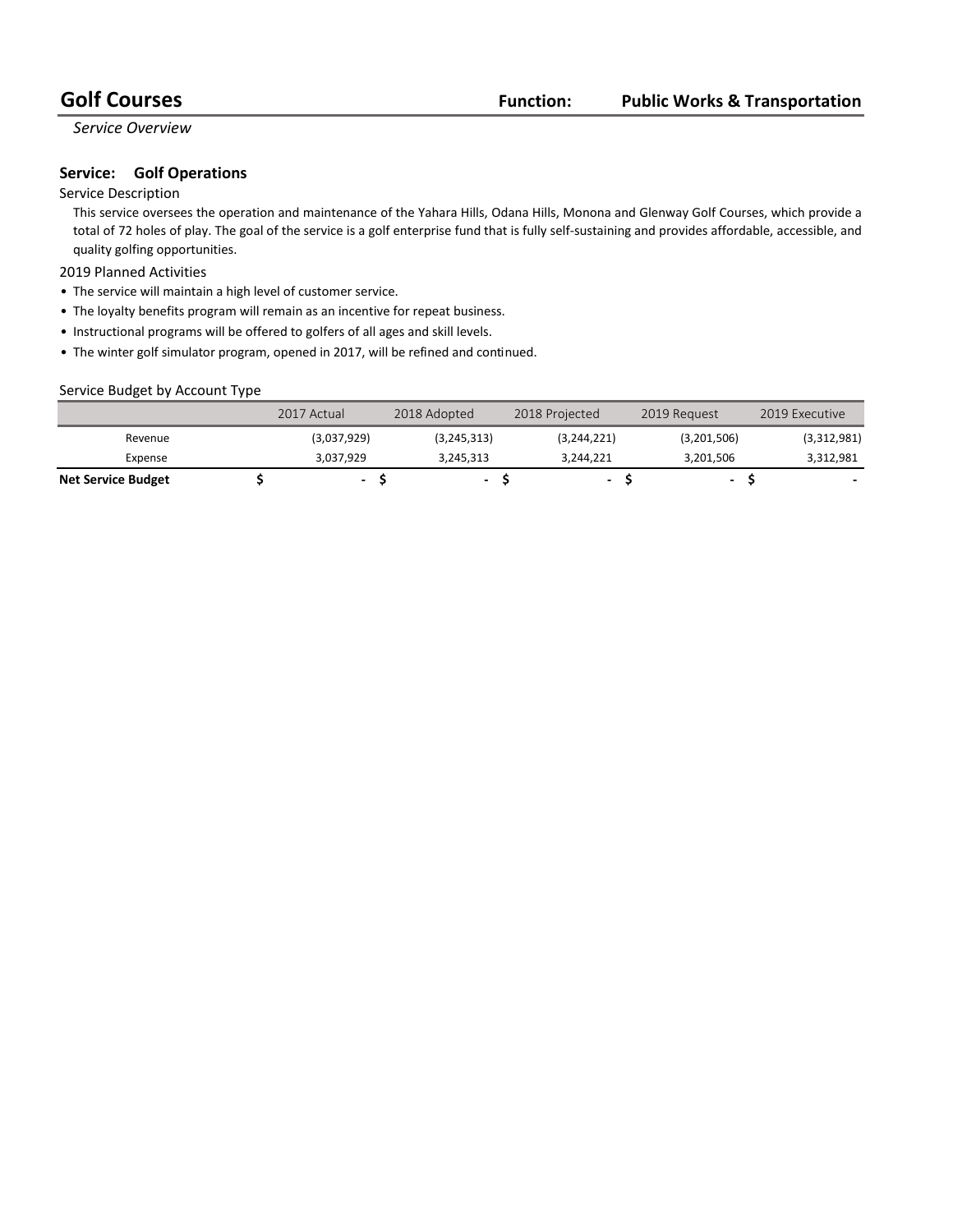#### **Public Works & Transportation**

**Line Item Detail** 

#### **Agency Primary Fund: Golf Courses**

#### **Charges for Service**

|                                        | 2017 Actual            |    | 2018 Adopted     | 2018 Projected |                  |                     | 2019 Request       |      | 2019 Executive |  |
|----------------------------------------|------------------------|----|------------------|----------------|------------------|---------------------|--------------------|------|----------------|--|
| <b>Catering Concessions</b>            | (434, 731)             |    | (516, 750)       |                | (435, 753)       |                     | (498, 400)         |      | (498, 400)     |  |
| <b>Facility Rental</b>                 | (596, 282)             |    | (688,900)        |                | (585, 103)       |                     | (685, 400)         |      | (685, 400)     |  |
| Memberships                            | (293, 809)             |    | (311,000)        |                | (307, 010)       |                     | (299, 200)         |      | (299, 200)     |  |
| Reimbursement Of Expense               | (1,654)                |    | (1,885)          |                | (1,528)          |                     | (1,885)            |      | (1,885)        |  |
| <b>Golf Courses</b>                    | (1,507,330)            |    | (1,699,950)      |                | (1,507,247)      |                     | (1,688,755)        |      | (1,688,755)    |  |
| <b>TOTAL</b>                           | \$<br>$(2,833,805)$ \$ |    | $(3,218,485)$ \$ |                | $(2,836,641)$ \$ |                     | $(3, 173, 640)$ \$ |      | (3, 173, 640)  |  |
| <b>Investments &amp; Contributions</b> |                        |    |                  |                |                  |                     |                    |      |                |  |
|                                        | 2017 Actual            |    | 2018 Adopted     |                | 2018 Projected   |                     | 2019 Request       |      | 2019 Executive |  |
| Interest                               | (83)                   |    | (966)            |                |                  |                     | (966)              |      | (966)          |  |
| <b>TOTAL</b>                           | \$<br>$(83)$ \$        |    | $(966)$ \$       |                | $\omega_{\rm c}$ | $\ddot{\bm{\zeta}}$ | $(966)$ \$         |      | (966)          |  |
| <b>Misc Revenue</b>                    |                        |    |                  |                |                  |                     |                    |      |                |  |
|                                        | 2017 Actual            |    | 2018 Adopted     |                | 2018 Projected   |                     | 2019 Request       |      | 2019 Executive |  |
| Miscellaneous Revenue                  | (25, 366)              |    | (21,650)         |                | (36, 454)        |                     | (26,900)           |      | (26,900)       |  |
| <b>TOTAL</b>                           | \$<br>$(25,366)$ \$    |    | $(21,650)$ \$    |                | $(36, 454)$ \$   |                     | $(26,900)$ \$      |      | (26,900)       |  |
| <b>Other Finance Sources</b>           |                        |    |                  |                |                  |                     |                    |      |                |  |
|                                        | 2017 Actual            |    | 2018 Adopted     |                | 2018 Projected   |                     | 2019 Request       |      | 2019 Executive |  |
| <b>Fund Balance Applied</b>            | (178, 675)             |    | (4, 212)         |                | (371, 126)       |                     |                    |      | (111, 475)     |  |
| <b>TOTAL</b>                           | \$<br>$(178, 675)$ \$  |    | $(4,212)$ \$     |                | $(371, 126)$ \$  |                     |                    | - \$ | (111, 475)     |  |
| <b>Salaries</b>                        |                        |    |                  |                |                  |                     |                    |      |                |  |
|                                        | 2017 Actual            |    | 2018 Adopted     |                | 2018 Projected   |                     | 2019 Request       |      | 2019 Executive |  |
| Permanent Wages                        | 427,928                |    | 496,879          |                | 444,268          |                     | 506,929            |      | 523,403        |  |
| <b>Salary Savings</b>                  |                        |    | (49, 314)        |                |                  |                     | (49, 314)          |      | (49, 314)      |  |
| Pending Personnel                      |                        |    |                  |                |                  |                     | 61,258             |      | 61,258         |  |
| Premium Pay                            | 25,954                 |    | 6,837            |                | 26,097           |                     | 6,837              |      | 6,837          |  |
| <b>Compensated Absence</b>             | 36,183                 |    | 28,659           |                | 36,183           |                     | 28,659             |      | 28,659         |  |
| <b>Hourly Wages</b>                    | 808,665                |    | 858,159          |                | 766,094          |                     | 800,777            |      | 800,777        |  |
| <b>Overtime Wages Permanent</b>        | 32,353                 |    | 2,000            |                | 34,916           |                     | 9,000              |      | 9,000          |  |
| <b>Overtime Wages Hourly</b>           | 22,556                 |    | 20,315           |                | 21,696           |                     | 20,315             |      | 20,315         |  |
| <b>TOTAL</b>                           | \$<br>1,353,639        | \$ | 1,363,534        | \$             | 1,329,254        | \$                  | 1,384,460          | \$   | 1,400,934      |  |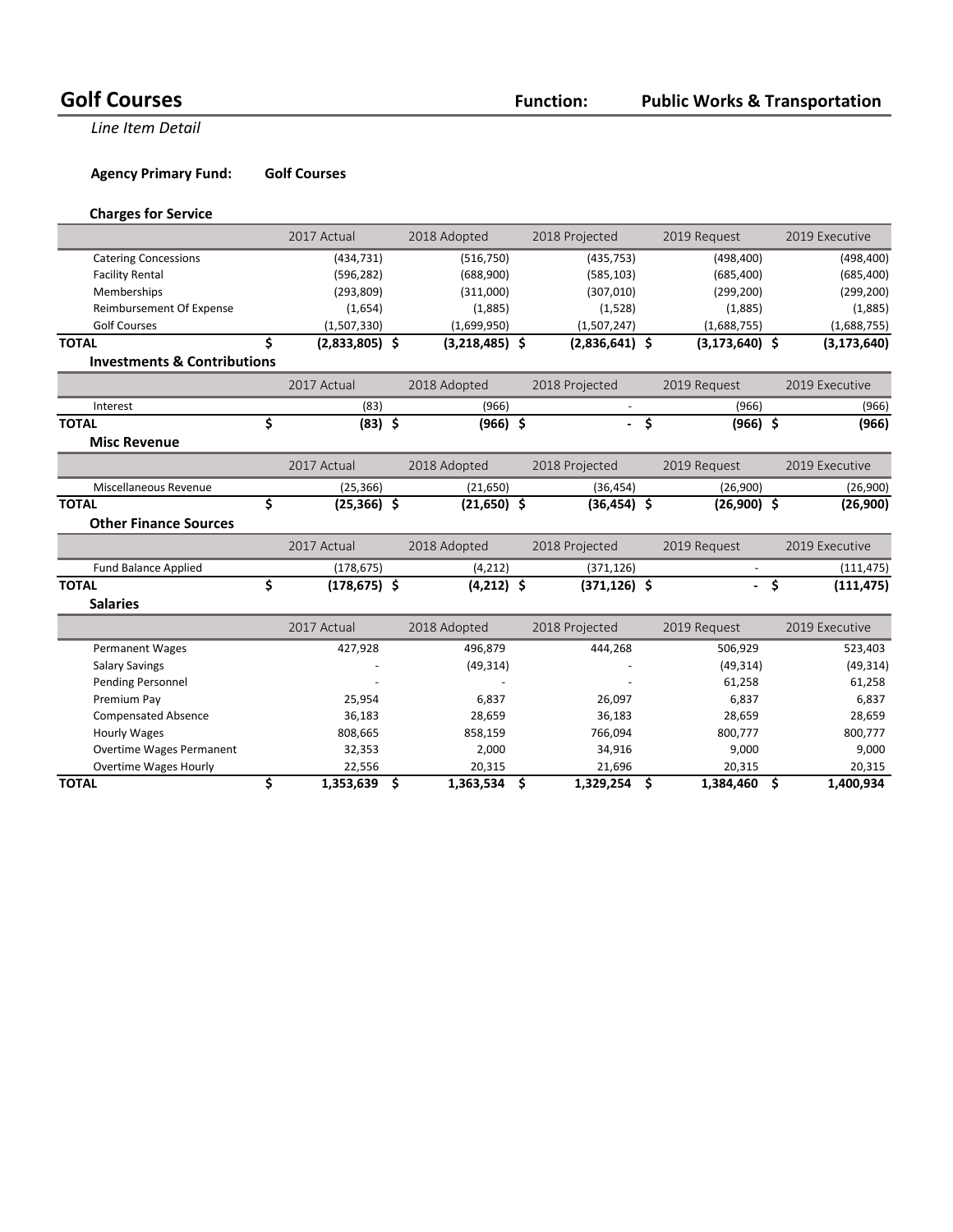#### **Public Works & Transportation**

**Line Item Detail** 

#### **Agency Primary Fund: Golf Courses**

#### **Benefits**

|                                 | 2017 Actual |                          | 2018 Adopted | 2018 Projected | 2019 Request |       | 2019 Executive |
|---------------------------------|-------------|--------------------------|--------------|----------------|--------------|-------|----------------|
| <b>Benefit Savings</b>          |             | $\overline{\phantom{a}}$ | (13,610)     |                | (13,610)     |       | (13,610)       |
| <b>Unemployment Benefits</b>    | 61,349      |                          | 70.864       | 70.352         | 71,184       |       | 71,184         |
| <b>Health Insurance Benefit</b> | 91,019      |                          | 98,881       | 91.970         | 98,797       |       | 92,794         |
| Wage Insurance Benefit          |             | 2,033                    | 1,992        | 2,168          |              | 2,166 | 2,166          |
| <b>WRS</b>                      | 47.770      |                          | 33.293       | 45.199         | 33,964       |       | 34,281         |
| <b>FICA Medicare Benefits</b>   | 103,564     |                          | 37,354       | 101,733        | 38,278       |       | 39,225         |
| Licenses & Certifications       |             | $\overline{\phantom{a}}$ |              | 563            |              |       |                |
| Post Employment Health Plans    | 15,856      |                          | 15,780       | 15.704         | 15,780       |       | 16,293         |
| Other Post Emplymnt Benefit     |             | 5,014                    |              | 5,014          |              |       |                |
| Pension Expense                 | 60,252      |                          |              | 60.254         |              |       |                |
| TOTAL                           | 386,857     |                          | 244,554      | 392,956<br>S   | 246,559      |       | 242,333        |

**Supplies**

|                                  | 2017 Actual | 2018 Adopted | 2018 Projected  | 2019 Request  | 2019 Executive |
|----------------------------------|-------------|--------------|-----------------|---------------|----------------|
| <b>Office Supplies</b>           | 9,826       | 3,750        | 3,243           | 6,600         | 6,600          |
| <b>Copy Printing Supplies</b>    | 14          | 400          |                 | 400           | 400            |
| Hardware Supplies                |             | 200          | 7,601           | 100           | 100            |
| <b>Work Supplies</b>             | 27,212      | 32,250       | 24,688          | 30,000        | 30,000         |
| Janitorial Supplies              | 7,429       | 7,600        | 4,765           | 7,500         | 7,500          |
| Safety Supplies                  | 2,339       | 3,500        | 1,576           | 3,500         | 3,500          |
| <b>Building</b>                  |             |              | 464             |               |                |
| <b>Building Supplies</b>         | 3,303       | 8,350        | 1,483           | 6,650         | 6,650          |
| <b>HVAC Supplies</b>             | 469         |              |                 |               |                |
| Landscaping Supplies             | 12,700      | 10,700       | 12,740          | 13,450        | 13,450         |
| <b>Trees Shrubs Plants</b>       | 1,390       | 6,250        | 693             | 700           | 700            |
| <b>Fertilizers And Chemicals</b> | 126,558     | 133,000      | 126,056         | 140,000       | 140,000        |
| Machinery And Equipment          | 22,098      | 103,500      | 22,243          | 80,000        | 80,000         |
| <b>Equipment Supplies</b>        | 83,245      | 75,600       | 76,828          | 79,600        | 79,600         |
| Oil                              | 84          |              |                 | 100           | 100            |
| Inventory                        | 197,775     | 203,000      | 218,832         | 230,500       | 230,500        |
| <b>TOTAL</b>                     | 494,441     | 588,100<br>Ś | 501,212<br>- \$ | 599,100<br>\$ | 599,100<br>Ŝ   |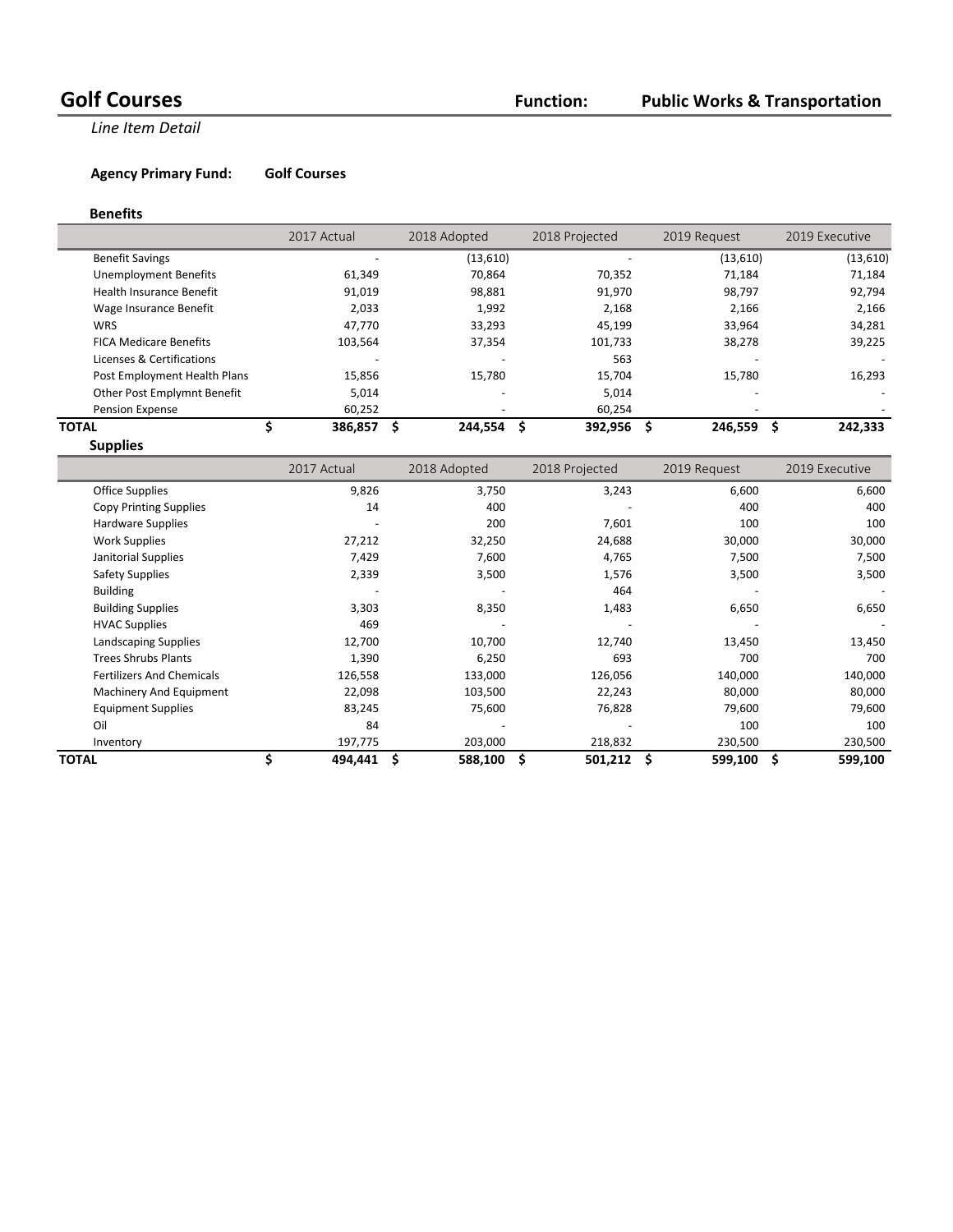#### **Public Works & Transportation**

**Line Item Detail** 

**Agency Primary Fund: Golf Courses** 

#### **Purchased Services**

|                                     | 2017 Actual   | 2018 Adopted  | 2018 Projected | 2019 Request  | 2019 Executive |
|-------------------------------------|---------------|---------------|----------------|---------------|----------------|
| <b>Natural Gas</b>                  | 10,512        | 15,500        | 13,329         | 12,200        | 12,200         |
| Electricity                         | 66,181        | 78,000        | 71,111         | 70,500        | 70,500         |
| Water                               | 114,814       | 97,000        | 118,711        | 112,000       | 112,000        |
| Stormwater                          | 46,761        | 46,500        | 45,417         | 49,500        | 49,500         |
| Telephone                           | 2,472         | 4,500         | 1,845          | 2,980         | 2,980          |
| Cellular Telephone                  | 214           | 300           | 199            |               |                |
| <b>Systems Comm Internet</b>        | 1,925         | 1,500         | 1,932          | 1,500         | 1,500          |
| <b>Building Improv Repair Maint</b> | 3,887         | 500           | 1,310          | 4,400         | 4,400          |
| <b>Waste Disposal</b>               | 45            |               |                |               |                |
| Pest Control                        | 43            | 1,000         |                | 1,000         | 1,000          |
| Landscaping                         | 569           |               |                |               |                |
| Comm Device Mntc                    |               | 2,000         |                | 2,000         | 2,000          |
| <b>Equipment Mntc</b>               | 8,852         | 18,350        | 11,460         | 19,820        | 19,820         |
| System & Software Mntc              | 4,100         | 4,100         | 4,382          | 10,150        | 10,150         |
| Rental Of Equipment                 | 126,798       | 153,300       | 126,708        | 129,500       | 129,500        |
| Uniform Laundry                     | 1,093         | 700           | 639            | 700           | 700            |
| <b>Audit Services</b>               | 1,700         | 1,725         | 1,700          | 1,525         | 1,525          |
| <b>Credit Card Services</b>         | 42,236        | 40,700        | 43,538         | 43,200        | 43,200         |
| <b>Management Services</b>          | 10,408        | 8,750         | 4,670          | 9,850         | 9,850          |
| <b>Advertising Services</b>         | 8,412         | 10,500        | 8,163          | 11,500        | 11,500         |
| <b>Printing Services</b>            | 110           |               |                |               |                |
| <b>Security Services</b>            | 1,593         | 1,530         | 1,313          | 1,560         | 1,560          |
| Other Services & Expenses           | 10,710        | 7,000         | 9,377          | 7,500         | 7,500          |
| Permits & Licenses                  | 2,526         | 3,200         | 2,526          | 2,588         | 2,588          |
| TOTAL                               | \$<br>465,963 | \$<br>496,655 | \$<br>468,330  | \$<br>493,973 | \$<br>493,973  |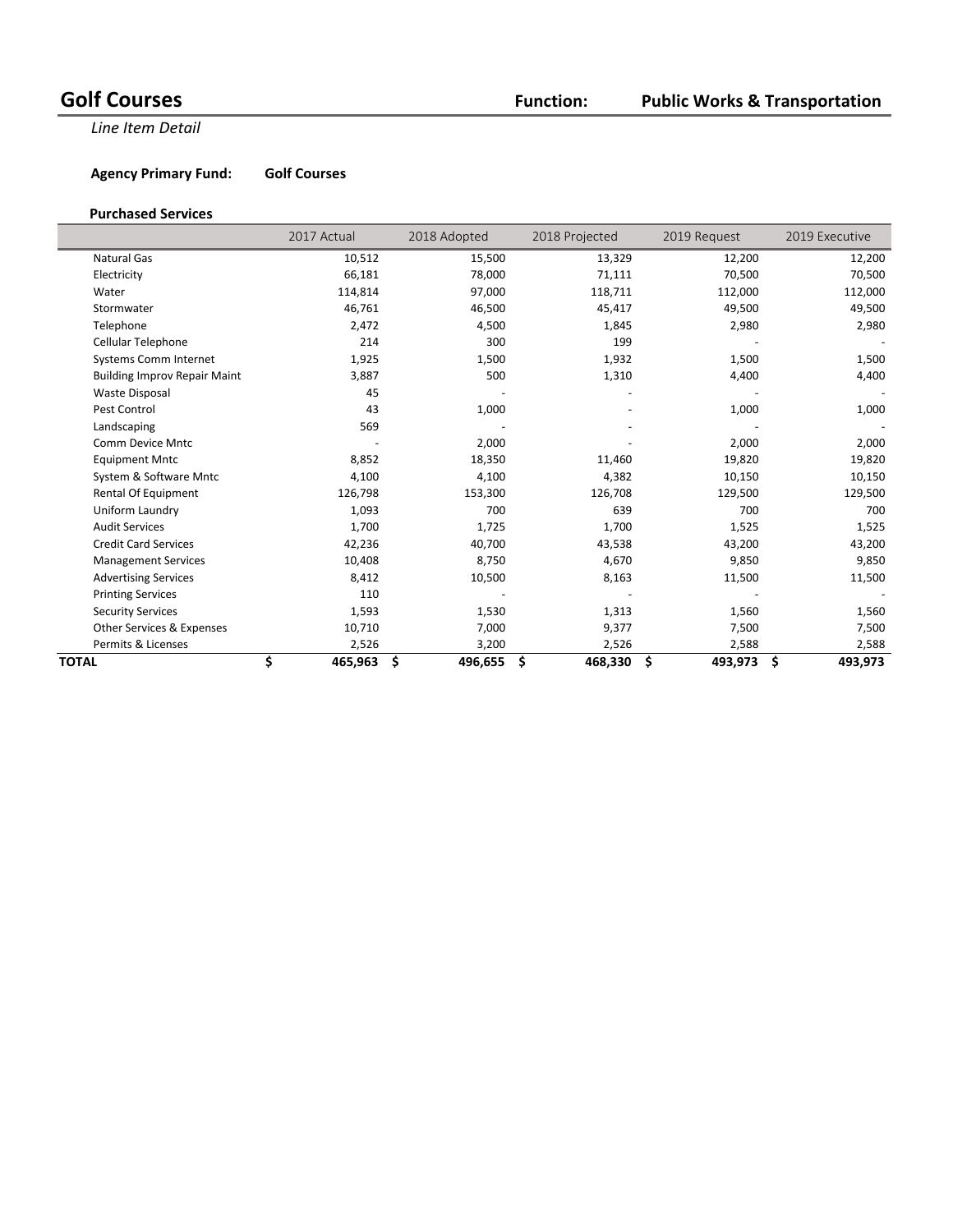**Line Item Detail** 

**Agency Primary Fund: Golf Courses** 

#### **Debt & Other Financing**

|                                   | 2017 Actual | 2018 Adopted |              | 2018 Projected                 |    | 2019 Request |    | 2019 Executive |
|-----------------------------------|-------------|--------------|--------------|--------------------------------|----|--------------|----|----------------|
| Principal                         | 9,399       |              | 34,908       | 34,908                         |    | 35,919       |    | 35,919         |
| Interest                          | 3,775       |              | 11,084       | 11,084                         |    | 10,433       |    | 10,433         |
| <b>PILOT</b>                      |             |              | 239,164      | 239,164                        |    |              |    |                |
| <b>TOTAL</b>                      | 13,174      | -S           | 285,156 \$   | 285,156                        | S  | 46,352       | s  | 46,352         |
| <b>Inter-Departmental Charges</b> |             |              |              |                                |    |              |    |                |
|                                   | 2017 Actual |              | 2018 Adopted | 2018 Projected                 |    | 2019 Request |    | 2019 Executive |
| ID Charge From GF                 |             |              |              |                                |    |              |    | 7,805          |
| ID Charge From Clerk              |             |              |              |                                |    |              |    | 565            |
| ID Charge From Finance            |             |              |              |                                |    |              |    | 45,256         |
| ID Charge From Human Resource     |             |              |              |                                |    |              |    | 40,778         |
| ID Charge From Information Tec    | 19,392      |              | 20,160       | 20,160                         |    | 17,742       |    | 18,787         |
| ID Charge From Treasurer          |             |              |              |                                |    |              |    | 446            |
| ID Charge From Fleet Services     | 180,592     |              | 220,012      | 220,012                        |    | 178,607      |    | 178,607        |
| ID Charge From Insurance          | 7,867       |              | 7,996        | 7,996                          |    | 8,373        |    | 8,373          |
| ID Charge From Workers Comp       | 16,186      |              | 19,146       | 19,146                         |    | 16,340       |    | 16,340         |
| <b>TOTAL</b>                      | 224,037     | Ŝ            | $267,314$ \$ | 267,314                        | \$ | 221,062      | s  | 316,957        |
| <b>Transfer Out</b>               |             |              |              |                                |    |              |    |                |
|                                   | 2017 Actual |              | 2018 Adopted | 2018 Projected                 |    | 2019 Request |    | 2019 Executive |
| <b>Transfer Out To General</b>    | 99,819      |              |              |                                |    | 210,000      |    | 210,000        |
| <b>TOTAL</b>                      | 99,819      | \$           | ۰.           | \$<br>$\overline{\phantom{a}}$ | Ş  | 210,000      | \$ | 210,000        |